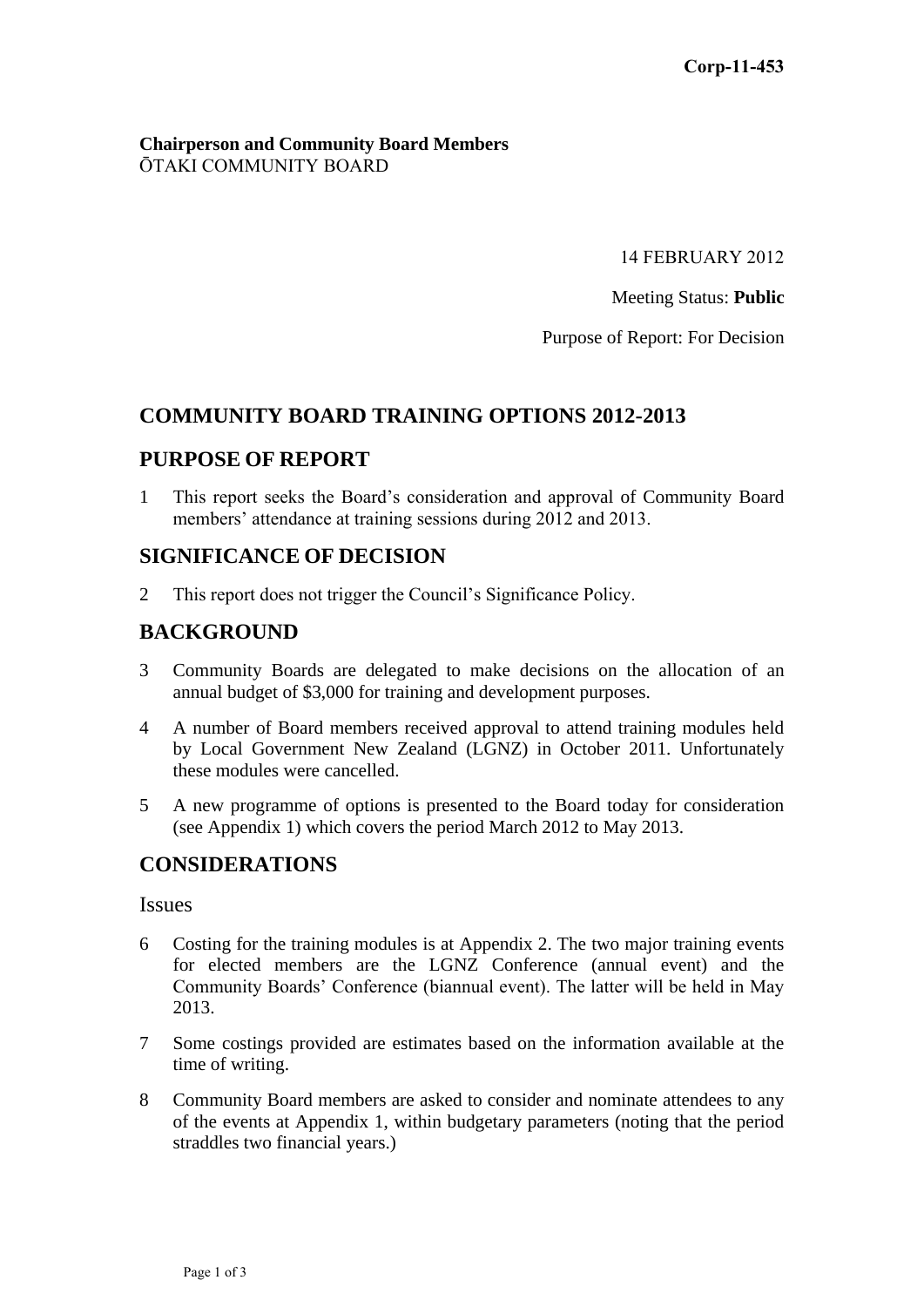- 9 It is recommended that the Chair be authorised by the Board to nominate another attendee in the event that the original nominee is unable to attend; however where there are airfares involved an extra cost may be incurred in the event that the airfare is not transferable.
- 10 Approving a forward programme now does not preclude Board members from requesting the Board consider their attendance at ad hoc training opportunities during the period; however there would be a financial impact.

### Financial Considerations

11 The Council has delegated to Community Boards the power to manage an annual budgetary allocation of \$3,000 for training. If these funds are not expended or committed each financial year there is no carryover. The current balance for the 2011/12 financial year is \$3,152.

#### Legal Considerations

12 There are no legal considerations.

### Delegation

13 The Board may consider this matter under Part D, clause 7.19 of the Governance Structure:

*"Authority to set priorities for and expend annual funding allocated by Council for the purposes of training and development."*

#### Consultation and Policy Implications

14 There are no consultation or policy implications.

Tāngata Whenua Considerations

15 There are no Tāngata Whenua considerations.

#### Publicity Considerations

16 Board members approved to attend training are required on their return to produce a written report for publication in the Elected Members' Bulletin.

## **RECOMMENDATIONS**

- 17 That the Ōtaki Community Board approves …………………… to attend the training sessions ……………………. as listed at Appendix 2 of report Corp-11- 453.
- 18 That the Ōtaki Community Board Chair is authorised to approve an alternate delegate in the event that the original nominee is unable to attend.
- 19 That, on their return from the training workshop/conference the attendee will submit a written report on their experience in a timely manner for publication in the Elected Members' Bulletin.